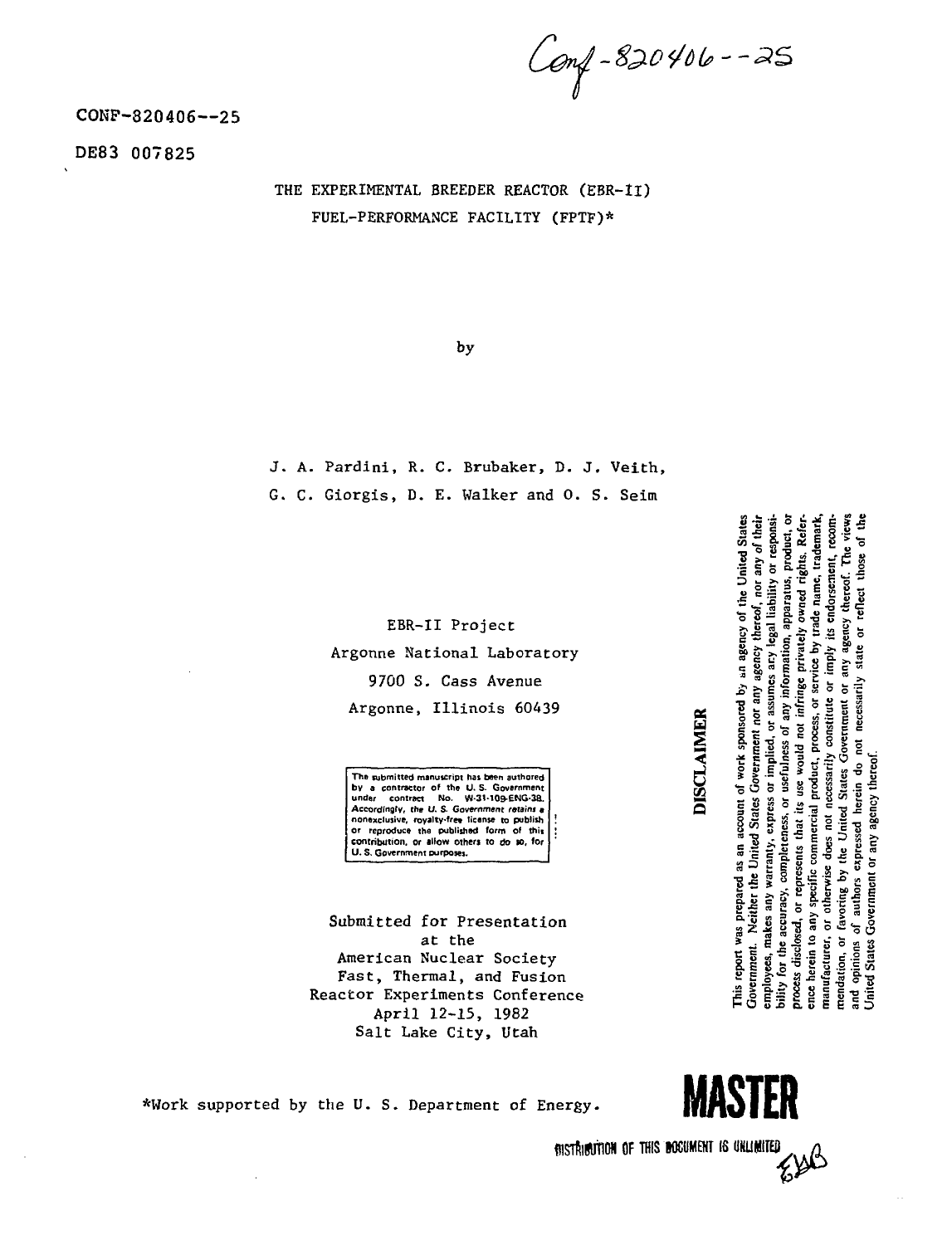# THE EXPERIMENTAL BREEDER REACTOR-II (EBR-II) FUEL-PERFORMANCE TEST FACILITY (FPTF)

# J. A. Pardini, R. C. Brubaker, D. J. Veith, G. D. Giorgis D. E. Walker and 0. S. Seim

Argonne National Laboratory Argonne, Illinois 60439, U.S.A.

### **ABSTRACT**

The Fuel-performance Test Facility (FPTF) is the latest in a series of special EBR-II instrumented in-core test facilities. A flow control valve in the facility is programmed to vary the coolant flow, and thus the temperature, in an experimental-irradiation subassembly beneath it and coupled to it. In this way, thermal transients can be simulated in that subassembly without changing the temperatures in surrounding subassemblies. The FPTF also monitors sodium flow and temperature, and detects delayed neutrons in the sodium effluent from the experimental-irradiation subassembly beneath it. This facility also has an acoustical detector (high-temperature microphone) for detecting sodium boiling.

### INTRODUCTION

The first EBR-II instrumented in-core test facilities were Instrumented Subassembly Tests (INSAT's) that consisted of an experimental subassembly, extension tube, and terminal box. The subassembly contained fission-gas-pressure transducers, flux monitors, fuel elements with integral thermocouples, and flowmeters. Instrument leads were routed out of the reactor through the extension tube and were connected to external readouts at the terminal box.

The second-generation facilities, In-Core Instrument Test Facilities (INCOT's) did not contain fuel elements. These facilities contained various instruments and materials for evaluation in a reactor environment. A sodium-flow control valve permitted operation at various coolant temperatures.

These INCOT facilities were followed by a more sophisticated Breached-fuel Test Facility (INCOT-BFTF). This facility consists of an instrumented thimble seated on a fueled Run-beyond-cladding-breach (RBCB) type of experimental subassembly. The BFTF provides more detailed experimental data than previous facilities. Instrumentation consists of a delayed-neutron detector, flowmeters, thermocouples, and a removable deposition sampler to collect debris from a failed subassembly element. The BFTF experimental subassembly—and also the FPTF subassembly—may be replaced without removing the facility, whereas the experimental subassembly is an integral part of the INSAT's and the original INCOT's,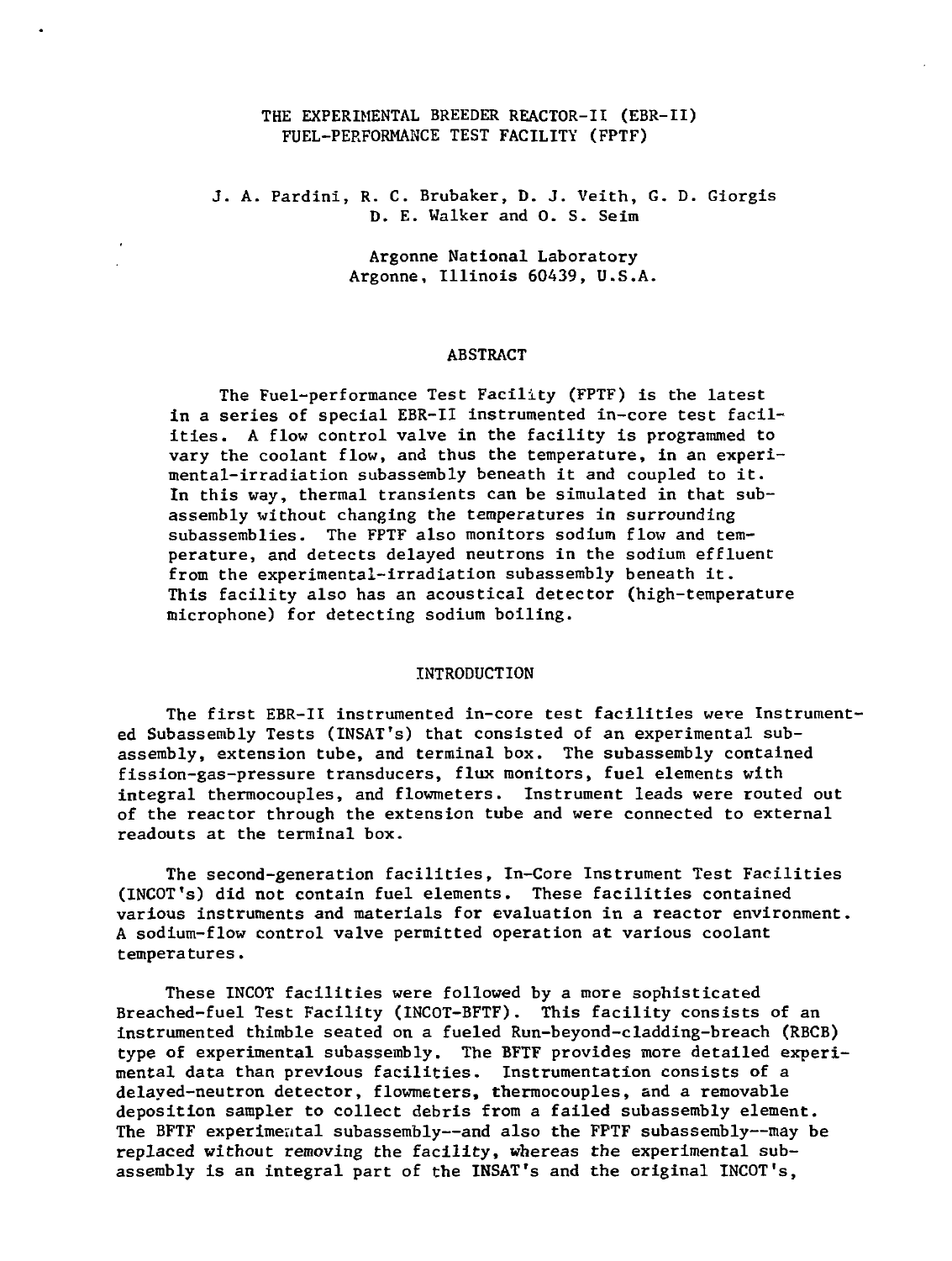so these complete facilities must be replaced when the subassembly is removed. '

The FPTF is part of the EBR-II Operational-reliability-testing (ORT) program established to perform safety research and to improve reactor operational reliability. By varying the flow through its experimental subassembly, the facility provides the capability for simulating temperatures accompanying power transients and thus allows fuel qualification in advance of whole-core transient operation without disturbing flow or fluence of other subassemblies. It also prevents thermal shock to the reactor that could result from power-cycling transients.

### DESCRIPTION OF SYSTEM

### **GENERAL**

The FPTF is installed in EBR-II control rod position No. 6 (reactor grid location 5F3); it utilizes the existing elevator drive assembly, bellows seal, and support platform used for the original INCOT facility previously installed in this position.

The FPTF consists of a thimble, an instrument carrier, an extension tube, and a terminal box. The thimble extends downward from the support station through the small rotating plug and the reactor-vessel cover, and terminates in the reactor-vessel upper plenum. The thimble is seated onto the top of an experimental-irradiation subassembly that is locked into a special guide tube in the reactor grid. A relatively leak-tight coupling is assured by a ball seat coupling assembly that is held captive to the lower end of the thimble. Figure 1 is a schematic diagram of the FPTF assembly.

The instrument carrier assembly is supported in the top of the thimble by a ball bearing. It contains thermocouples, flowmeteis, an acoustical sensor, and a delayed-neutron detector (DND) assembly. The inner portion of the flow control valve is an integral part of the instrument carrier. The instrument carrier is routed within the thimble to control sodium flow through the valve.

Sheathed instrument leads are routed through the center of the instrument carrier tube attached to the flowmeters, which in turn are attached to the bottom end of the inner portion of the valve. These leads then pass through the center of the valve, go along the side of the lead support rod which extends up to the shield, pass along the outside wall of the shield tube, and then pass through the sodium seal bulkhead. The instrument leads are brazed into the bulkhead to provide a sodium-tight seal. The leads then pass through an annulus between the DND drywell and instrument carrier outer tube and enter the terminal box. At this point the sheathed leads are connected to flexible cables that are routed to hermetically sealed connectors on the terminal box cover. All of the instruments except the DND are a permanent part of the thimble assembly. The DND can be replaced through the top of the terminal box.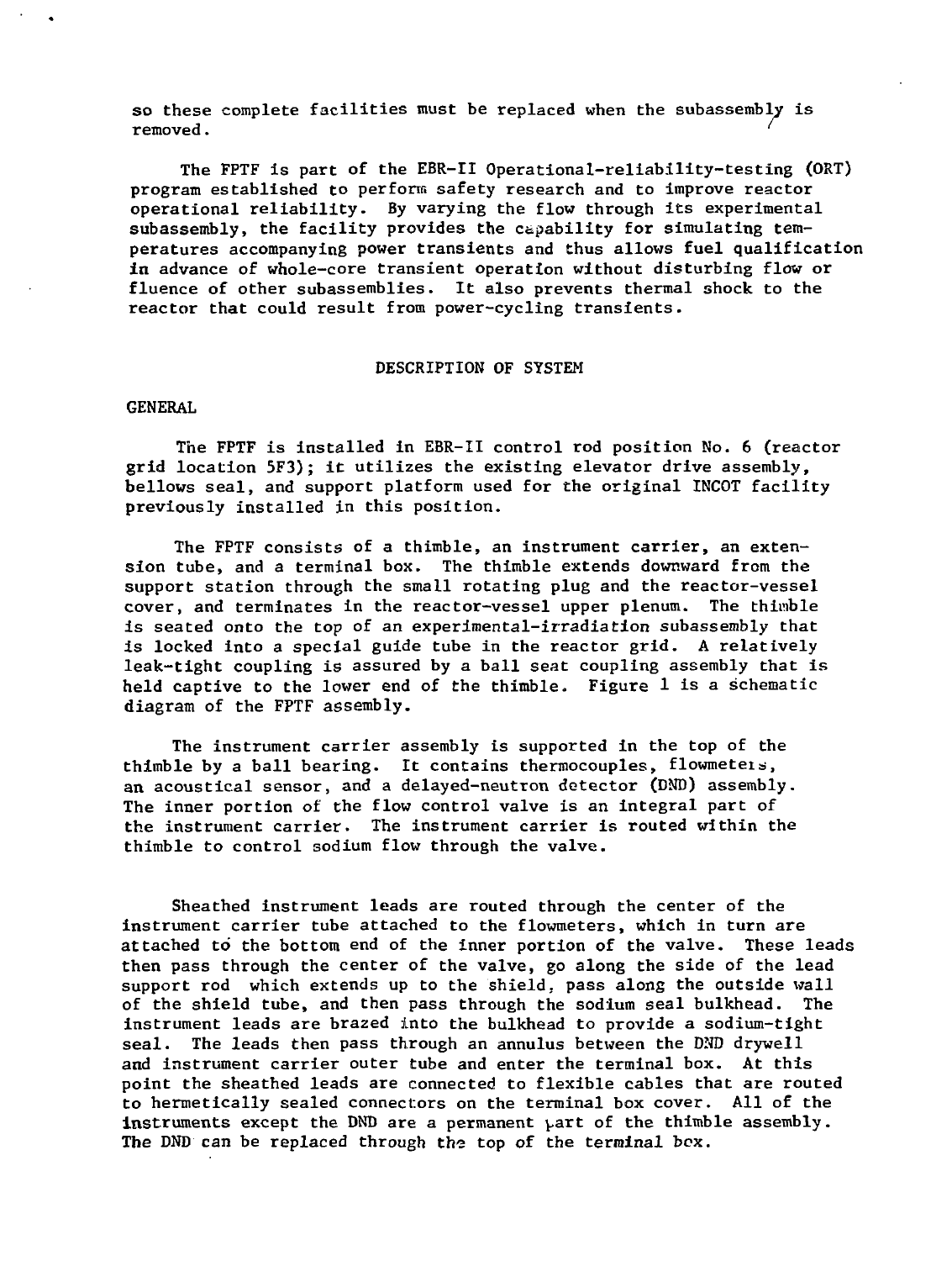

**FIG. I FUEL PERFORMANCE TEST FACILITY (FPTF)**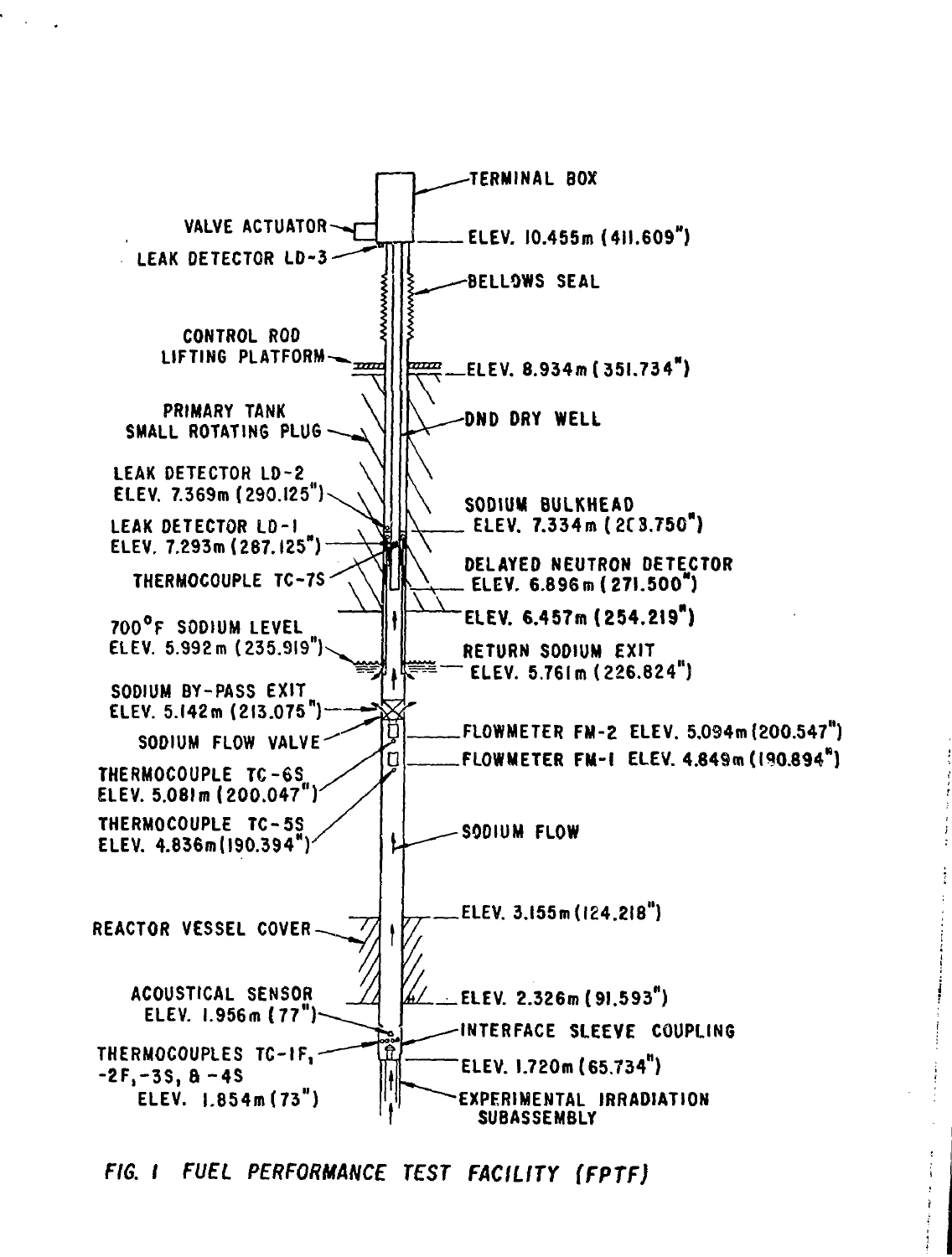### SODIUM FLOW THROUGH THE FPTF

During reactor operation, sodium flows up through the experimental subassembly and enters the FPTF thimble. The flow then passes four thermocouples and the acoustical sensor and flows between the thimble and instrument carrier into the flow control valve, a total distance of about 3.66 m (12 ft). Tandem flowmeters, mounted just below the flow valve, monitor sodium flow.

With the valve closed, there is a minimum leakage flow. This is allowed by the diametral clearance between the valve inner cvlindrical portion and valve body and by the small clearance along the instrument leads that pass through the upper cylindrical portion of the valve. The flow then passes through ports in the upper cylindrical portion of the valve and enters the inside of the instrument carrier tube. At this point the sodium flows through the annulus formed by the inside of the instrument carrier flow divider tube and the outside of the DND dry well tube and flows past the DND to the sodium seal bulkhead. The flow then reverses and passes down an annulus between the instrument carrier flow divider tube and the instrument carrier outer tube, passes through outlet flow holes in the thimble, and returns to the primary tank bulk sodium.

As the valve is partially opened flow ports in the valve cylinder and the valve housing begin to align and permit additional sodium flow through the subassembly. This flow passes from the inside of the valve, enters the inside of the instrument carrier tube, and then flows up past the DND.

As the valve is opened further, the flow port openings gradually increase. The lower ports in the valve and housing also begin to open and eventually become fully aligned (100% open) and communicate directly with the primary tank bulk sodium. This sodium bypassing is necessary because the relatively small annuil around the DND would restrict the flow through the subassembly. A labyrinth seal forms a part of the upper portion of the valve to minimize flow leakage to the bulk sodium.

The cylindrical inner portion of the valve connects to the instrument carrier drive tube through a bellows. The bellows provides a flexible connection to minimize valve binding due to slight drive tube misalignment; it also provides a seal to prevent sodium from leaking into the annulus between the instrument carrier and thimble. An outer sleeve surrounding the bellows is welded to the bottom of the instrument carrier drive tube. The bottom of the sleeve is held captive in a groove in the extension of the cylindrical portion of the valve. Pins in the valve cylinder engage grooves in the bottom of the sleeve to transmit the torque required for valve rotation. This sleeve holds the inner portion of the valve at the proper elevation, limits torsional deflection of the bellows; it also transmits rotation of the drive tube to the valve. Valve travel is limited to 90°.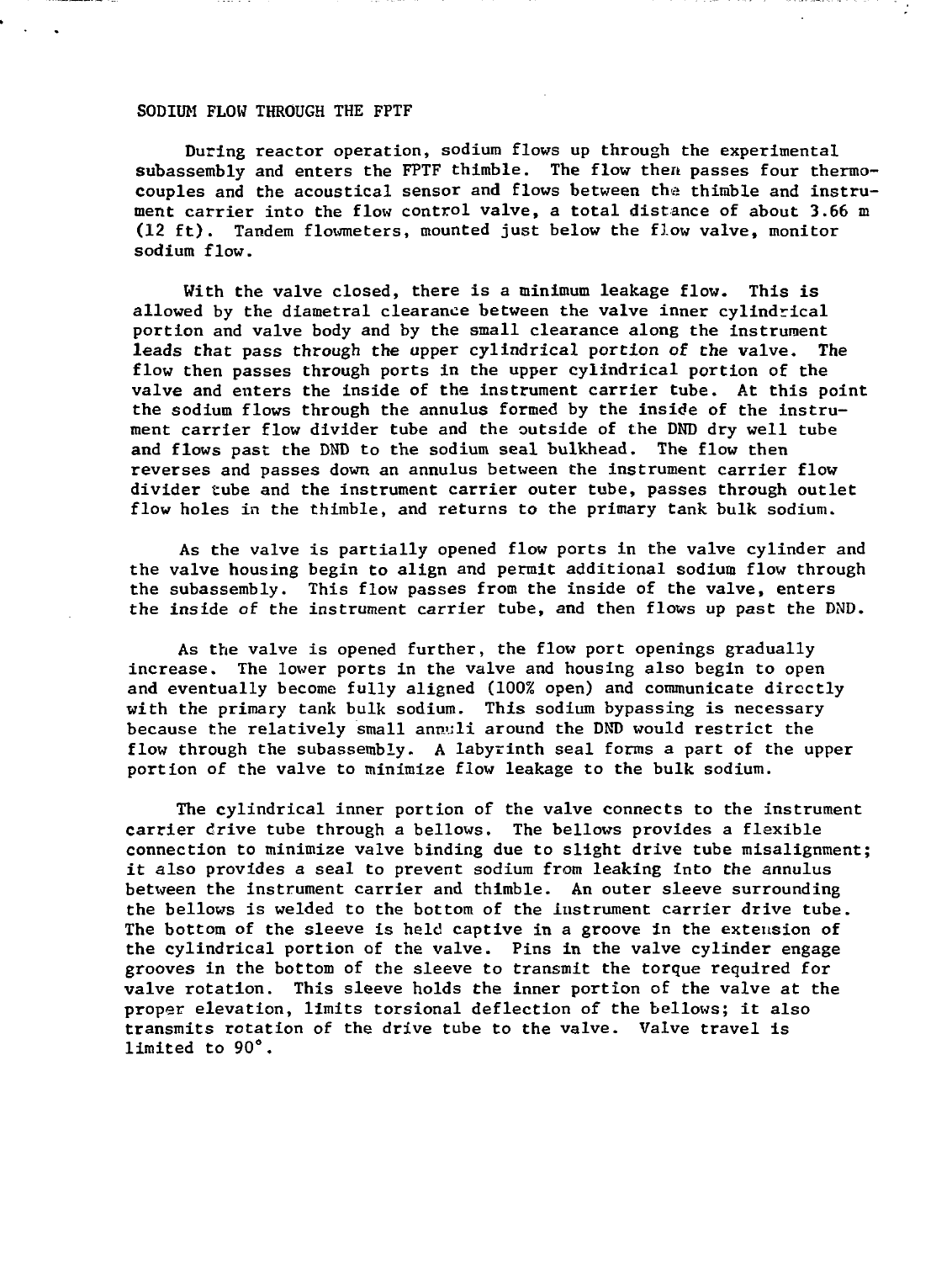## FLOW VALVE CONTROL SYSTEM

The FPTF flow valve control system comprises a rotary valve actuator, a manual control station, and a programmable valve controller. This arrangement permits complete manual control of the valve, or sequential automatic operation in accordance with predetermined programs.

The sodium flow valve is driven by a servo-controlled rotary actuator mounted on the outside of the FPTF terminal box. Inside the terminal box the actuator output shaft connects to the valve extension tube assembly through a right-angle gear drive  $(3:1 \text{ ratio})$ . This translates the 270 $^{\circ}$ rotation of the actuator in to the required 90° rotation of the valve.

The rotary valve actuator contains a servo motor, a feedback tachometer for smooth control, reduction gears that provide a maximum speed of 9 rpm at the output shaft, a precision feedback potentiometer, and limit switches that stop overtravel. These electrical components are interconnected to a servo amplifier. The amplifier compares the feedback potentiometer signal with an input signal and transmits a drive signal to the servo motor. The servo motor repositions the actuator until the comparison is "null." The servo amplifier control signal is supplied by an auto-manual station. This station allows the actuator position to be manually controlled or switched to the "auto" position for relaying control signals from a setpoint programmer. In "auto," the setpoint programmer applies a predetermined program to sequentially control the valve.

The setpoint programmer may be adjusted to incrementally position the valve and to cycle it between the full-closed and full-open positions. A full cycle of the valve covers 84° of travel and it is represented as 0% or 100% on the valve position indicator. Should the valve rotate past the 0% or 100% position by one degree, a limit switch will interrupt power to the actuator. If rotation continues one degree past either limit switch position (due to failure of a limit switch or to inertia) a mechanical stop will prevent further rotation. Interlock circuits are provided to drive the valve to the open limit (1° past 100%) in the event of a reactor scram or sodium over-temperature indication. The valve may also be tripped from the control room or from the valve control console. A valve-open limit indication is provided in the control room when the l°-past-100% position is reached. An integral current limiting device prevents damage to the actuator if power is not interrupted when the mechanical stops are reached, or if binding should occur. An electrcnic torque limiting feature is also included. This device senses valve actuator current and prevents it from rising above its preset value. This circuit eliminates the requirement for a shear pin in the valve drive train; it is adjusted to limit the driving torqe to  $11.3$  N'm (100 lb-in.).

An electrically operated brake is also included in the valve actuator. This brake locks the valve in position when the servo system is denergized. A clamp is provided co permit the valve to be locked at any selected position. This would be used in the unlikely event that facility operation would continue with the drive actuator removed. A dedicated electrical feeder from the uninterruptible power system is provided to ensure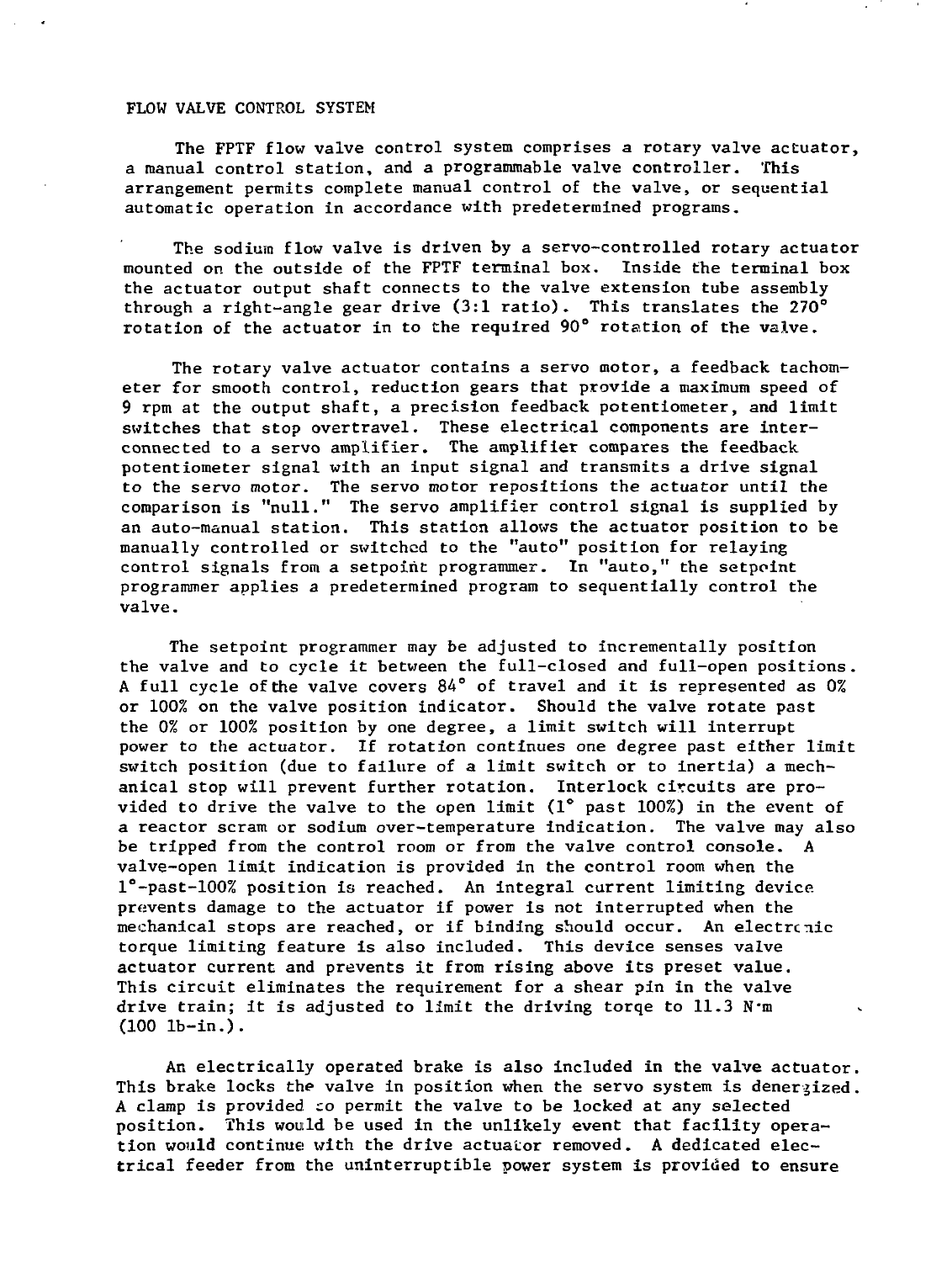continuous operation of the valve.

FPTF SEMSORS

## Thermocouples

Seven thermocouples monitor temperatures in the FPTF. These thermocouples are of two types; a fast-response type and a standard-response type. Two fast-response and two standard-response thermocouples are located at the bottom end of the sensor assembly (the point where subassembly outlet sodium enters the FPTF). Standard-response thermocouples are also located at each of the two flowmeters and at the delayed-neutron detector. All thermocouples are type K, chromel-alumel.

### High-Temperature Microphone (Acoustical Monitor)

A high-temperature microphone system is provided to monitor noise in the sodium entering the FPTF. The high-temperature microphone is located near the bottom of the instrument carrier tube, out of the main sodium flow. Holes in the tube allow noise to be transmitted directly through the sodium.

A small vent tube supplies oxygen to the microphone from a reservoir to maintain high electrical resistance.

### Flowmeters

Total flow from the subassembiy through the FPTF is measured by eddycurrent-type flowmeters. Two flowmeters are provided to ensure continued flow monitoring should one unit fail. Before installation, the flowmeters were calibrated in a sodium loop.

### Delayed-neutron Detection (DND) System

The DND system functions to detect fuel cladding failures that expose fuel to the sodium coolant. This system comprises a fission counter, charge-sensitive preamplifier, linear-pulse amplifier, single-channel analyzer, count-rate meter, high-voltage power supply, and monitor circuits.

The FPTF delayed-neutron detector is located in a drywell at an elevation within the shielded portion of the small rotating plug. Sodium flows through an annulus surrounding the DND. DND signals are routed out of the primary tank via a sheathed cable. To improve signal-to-noise ratio, the detector is electrically insulated from the remainder of the facility.

A shield of boron carbide encloses the drywell. This shield absorbs the background neutron flux while permitting delayed neutrons in the flowing sodium to react with the detector.

The DND fission counter has a thermal neutron sensitivity of 0.1 cps/ nv; it is rated for operation at 427°F (800°F). Because of heat transfer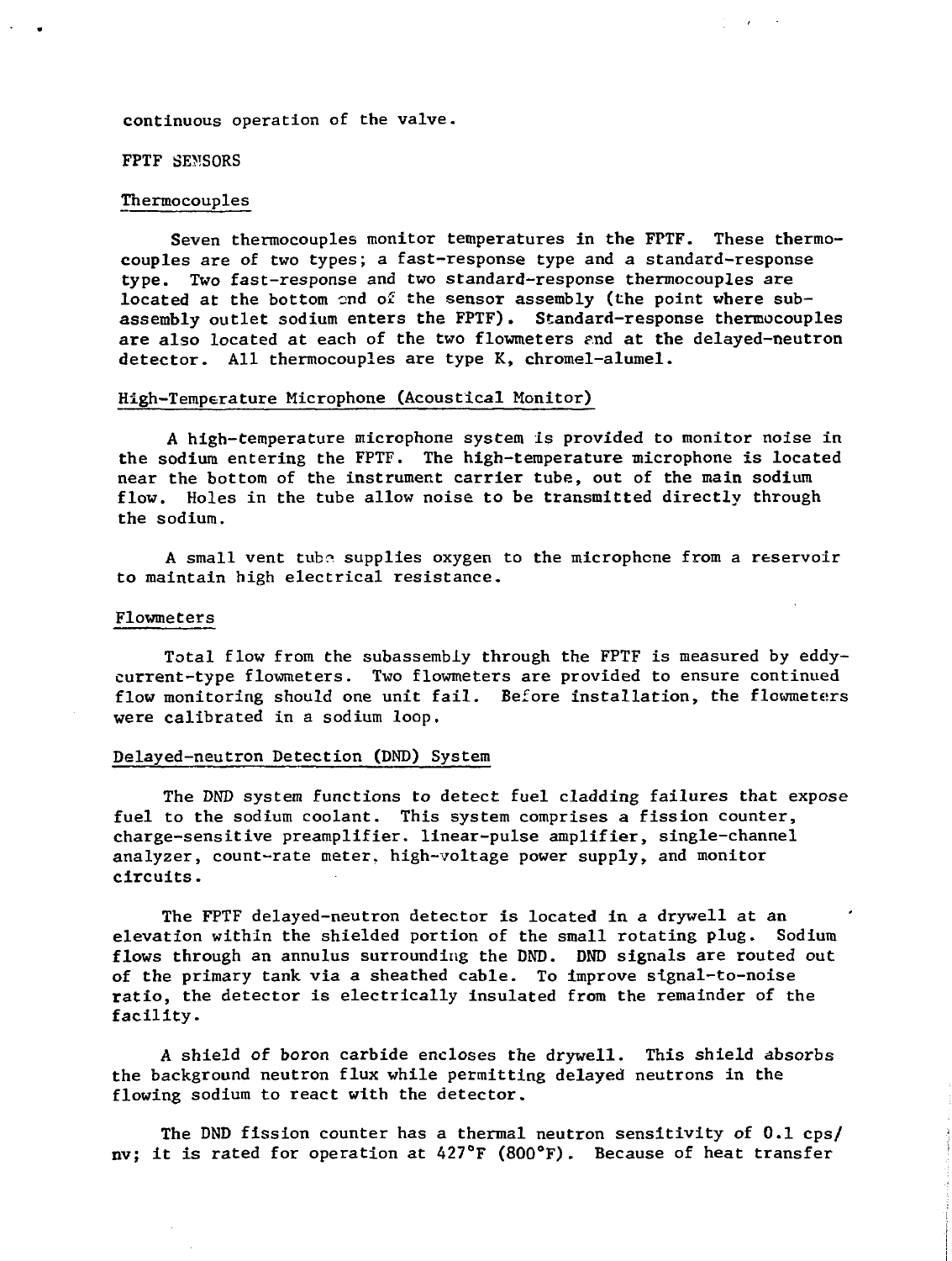from the facility to the bulk sodium, the detector temperature remains nearly constant regardless of the flow valve position.

### Leak, Detectors

The FPTF is equipped with three sodium leak detectors. One detector is located in the terminal box, another is near the DND, and the third is iust above the bulkhead. The leak detectors consist of a length of mineral-insulated sheathed thermocouple wire that is squared off and sealed to expose the two separate wires at the sensing end. Sodium contacting the wires would complete an electrical circuit and activate the leak detector alarm.

#### FPTF-TO-SUBASSEMBLY INTERFACE SLEEVE COUPLING

The sleeve coupling by which the experimental subassembly is attached to the FPTF is unique. It allows the experimental subassembly to be easily separated from and reconnected to the facility during fuel handling while sealing the interface during reactor operation, so that sodium leakage is minimal.

Because of the long length of the FPTF tubes, 9.25 m (30 ft), and the possible bowing of EBR-II subassemblies, misalignment could occur at the mating point. To compensate for this misalignment and still prevent leakage, the lower end of the FPTF thimble has a sleeve coupling that will accommodate a maximum misalignment of  $11.11$  mm  $(0.437$  in.). This coupling has spherical ends that mate with concave conical seats on the thimble and on the subassembly (see Figure 2) . The ball seats establish a seal along an annular line of contact to minimize leakage.

A restraining collar in the coupling limits swivel action to ensure that a seal is always maintained and that the system does not become mechanically unstable. A thermal liner is incorporated in the sleeve coupling to moderate effects of sodium temperature changes on the thimble wall.

The FPTF weight, 113 kg (250 lb) and the weight of the terminal box and extension rod, 45 lb (100 lb) provide the seating force for the sleeve coupling.

A further design consideration was material selection for the sleeve coupling and subassembly upper adapter interface. This material must exhibit the least possibility of sticking or self-welding; it must also be compatible with high temperature sodium, and radiation exposure. The metal-to-metal line contact of the ball seals operating at temperatures between 560 and 663°C (1040 and 1225°F) for extended periods introduces the potential for diffusion welding of the mating surfaces. This would complicate separation of the FPTF from the subassembly. Further, any roughing of the mating surfaces would cause undesired leakage in subsequent experiments. Therefore, an engineering test program was undertaken to determine the most desirable combination of materials for this seal.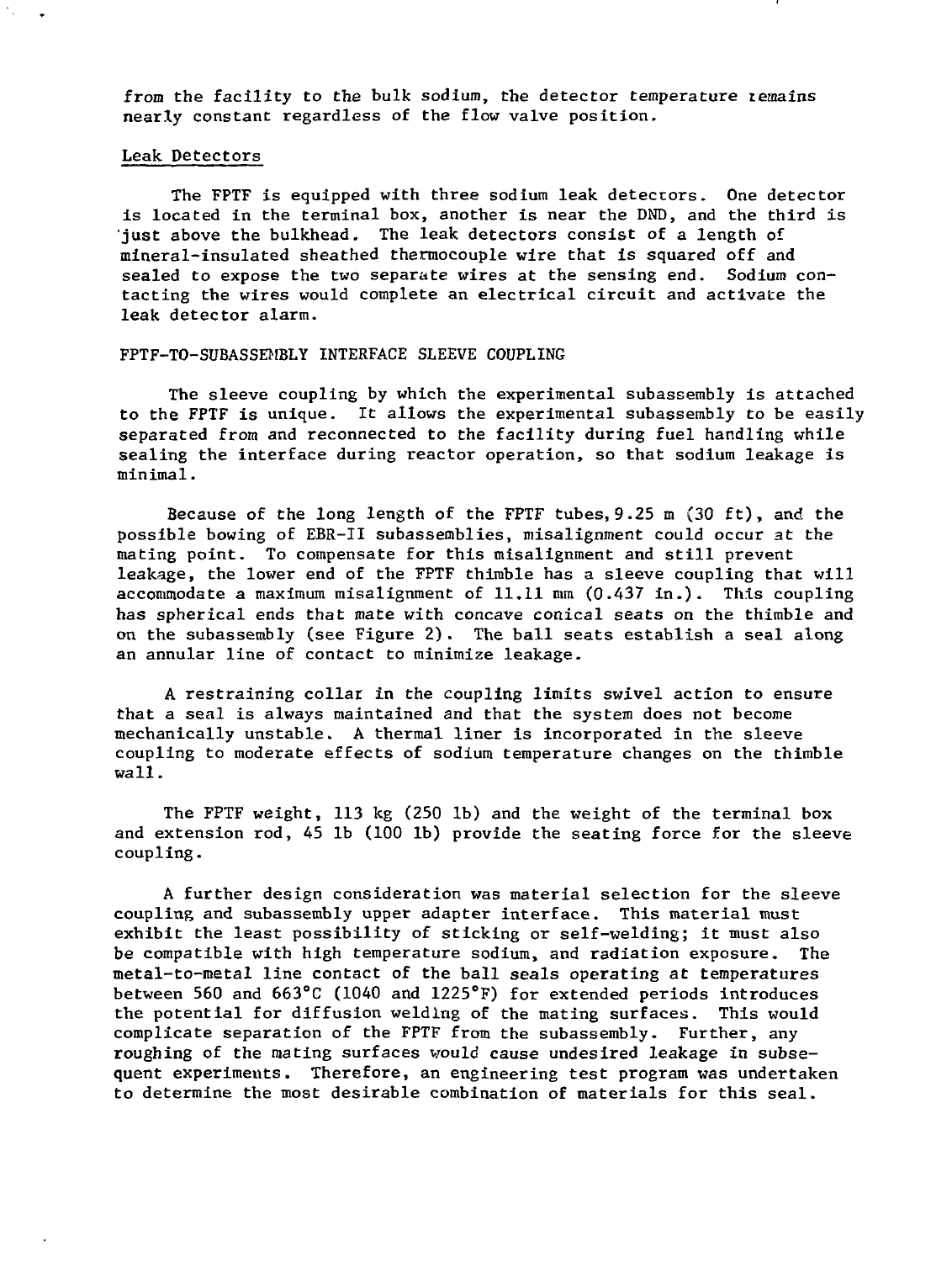### OPERATING EXPERIENCE

The facility was installed in the reactor in June 1981. The bulk sodium temperature in the primary tank was 371°C (700°F). Operational checkouts were conducted on the flow control valve, programmable valve actuator, DND, thermocouples, and acoustical sensor, and their performance was satisfactory. However, the two fast-response thermocouples gave erroneous readings after having been in the reactor a few months. It appears that these thermocouple leads were shorted by inleakage of sodium through the sheath closure weld at the thermocouple junction. Evaluation of the flow distribution is being made to determine if the leakage at the sleeve coupling is as expected.